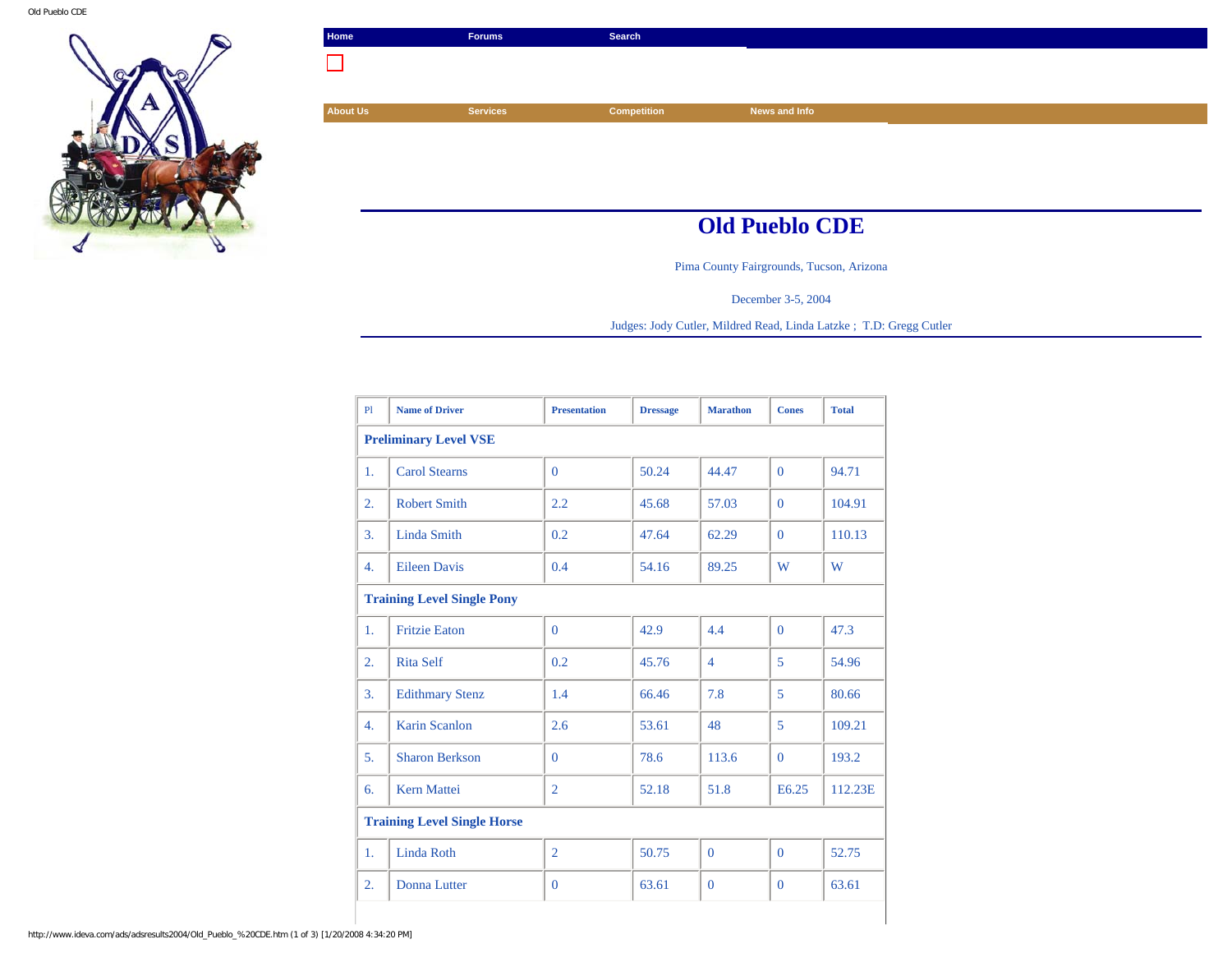| 3.                                     | <b>Bill Simpson</b>                   | 0.8            | 59.32 | $\overline{0}$ | 10             | 70.12   |  |
|----------------------------------------|---------------------------------------|----------------|-------|----------------|----------------|---------|--|
| 4.                                     | <b>Deborah McDowell</b>               | 0.6            | 74.32 | $\overline{0}$ | $\overline{0}$ | 74.92   |  |
| 5.                                     | <b>Cathy Reynolds</b>                 | $\overline{2}$ | 64.32 | 21.8           | 35             | 123.12  |  |
| 6.                                     | <b>Judy Parker</b>                    | 0.8            | 62.18 | 41.4           | W              | W       |  |
|                                        | <b>Preliminary Level Single Pony</b>  |                |       |                |                |         |  |
| 1.                                     | Dana Moore                            | 0.8            | 47.64 | 47.03          | $\overline{0}$ | 95.47   |  |
| 2.                                     | Teri Merry                            | 0.2            | 47.64 | 48.12          | $\overline{0}$ | 95.96   |  |
| 3.                                     | <b>Julie Mitchell</b>                 | 0.6            | 55.79 | 44.39          | $\overline{0}$ | 100.78  |  |
| 4.                                     | <b>Cassie Welcker</b>                 | $\overline{0}$ | 51.87 | 53.26          | $\overline{0}$ | 105.13  |  |
| 5.                                     | <b>Roger Arbuthnot</b>                | 0.6            | 58.61 | 60.28          | $\overline{0}$ | 119.49  |  |
| <b>Preliminary Level Pony Pair</b>     |                                       |                |       |                |                |         |  |
| 1.                                     | <b>Joella Cheek</b>                   | 0.8            | 50.24 | 92.39          | $\overline{2}$ | 144.92  |  |
| 2.                                     | <b>James Dellas</b>                   | 1.2            | 62.85 | 52.34          | 2.5E           | 118.88E |  |
| <b>Preliminary Level Single Horse</b>  |                                       |                |       |                |                |         |  |
| 1.                                     | Donna Reimer                          | 0.2            | 38.51 | 60.41          | $\overline{0}$ | 99.12   |  |
| 2.                                     | Michelle Johnson                      | 0.4            | 56.44 | 61.95          | $\overline{0}$ | 118.79  |  |
| 3.                                     | <b>Gary Gang</b>                      | 0.8            | 62.96 | 76.44          | $\overline{0}$ | 140.2   |  |
|                                        | <b>Intermediate Level Single Pony</b> |                |       |                |                |         |  |
| 1.                                     | <b>Tahna Maree</b>                    |                | 40.16 | 158.56E        | $\mathbf{0}$   | 198.72E |  |
|                                        | <b>Intermediate Level Pair</b>        |                |       |                |                |         |  |
| 1.                                     | <b>Ray Mansur</b>                     |                | 49.06 | 79.58          | $\overline{0}$ | 128.64  |  |
| 2.                                     | <b>Walter Rector</b>                  |                | 43.05 | 103.36         | 10             | 156.41  |  |
| <b>Intermediate Level Single Horse</b> |                                       |                |       |                |                |         |  |
| 1.                                     | Leslie Berndl                         |                | 38.38 | 62.77          | $\mathbf{0}$   | 101.15  |  |
| 2.                                     | Diane Kastama                         |                | 39.72 | 79.82          | $\mathbf{0}$   | 119.54  |  |
| 3.                                     | <b>Tera Gehrig</b>                    |                | 39.02 | 86.16          | 5              | 130.18  |  |
| 4.                                     | Patricia Conway                       |                | 52.61 | 109.4          | $\mathbf{0}$   | 162.01  |  |
| 5.                                     | Mary Jane Attona                      |                | 64.62 | 97.04          | 5              | 166.71  |  |